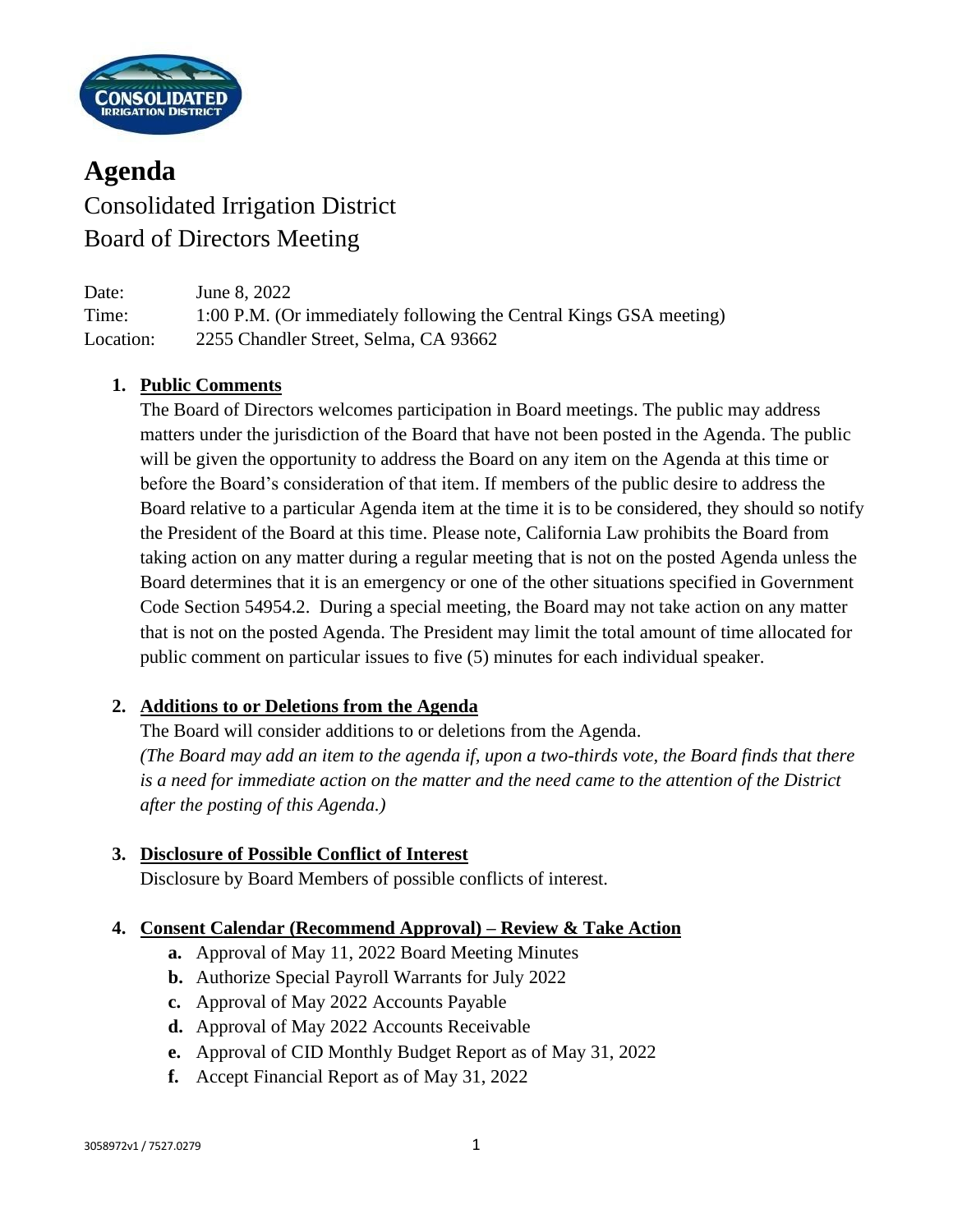#### **5. Appointment, Board Action**

Appoint Tanya Ruiz as Secretary to the Board of Directors, effective June 8, 2022.

#### **6. Correspondence: Items for Board Action**

**a. Kings River Water Association, 2022-2023 Fishery Management Program First Installment**

Review for possible action the Kings River Water Association 2021-2022 Fishery Management Program First Installment of \$3,547.71.

- **b. Valley Ag Water Coalition, 2022 Membership Second Installment** Review for possible action the Valley Ag Water Coalition 2021 membership second installment of \$3000.00.
- **c. CID Assessment Billing through Fresno County – Resolution 2022-04** Review for possible action adopting Resolution 2021-01 to have Fresno County include CID's assessments on the Fresno County tax bill.
- **d. CID Assessment Billing through Tulare County – Resolution 2022-05** Review for possible action adopting Resolution 2021-02 to have Tulare County include CID's assessments on the Tulare County tax bill.
- **e. CID Assessments Billing through Kings County – Resolution 2022-06** Review for possible action adopting Resolution 2021-03 to have Kings County include CID's assessments on the Kings County tax bill.
- **f. Review miscellaneous correspondence for possible action**

#### **7. Public Hearing regarding the 2023 Assessments, Board Action**

Board will hold public hearing regarding the 2023 assessment fiscal year, will consider any comments made at that hearing, and will take action to set the rates of assessment. Consolidated - \$53.00 per acre Church - \$64.00 per acre Pump - \$22.00 per acre Free Water - \$22.00 per acre Pond - \$0.50 per acre

#### **8. Manager's Report, Presentation of Items for Board Action and Public Hearings**

#### **a. Water Report**

Review and discuss for possible action: the current water report.

## **b. SGMA Update**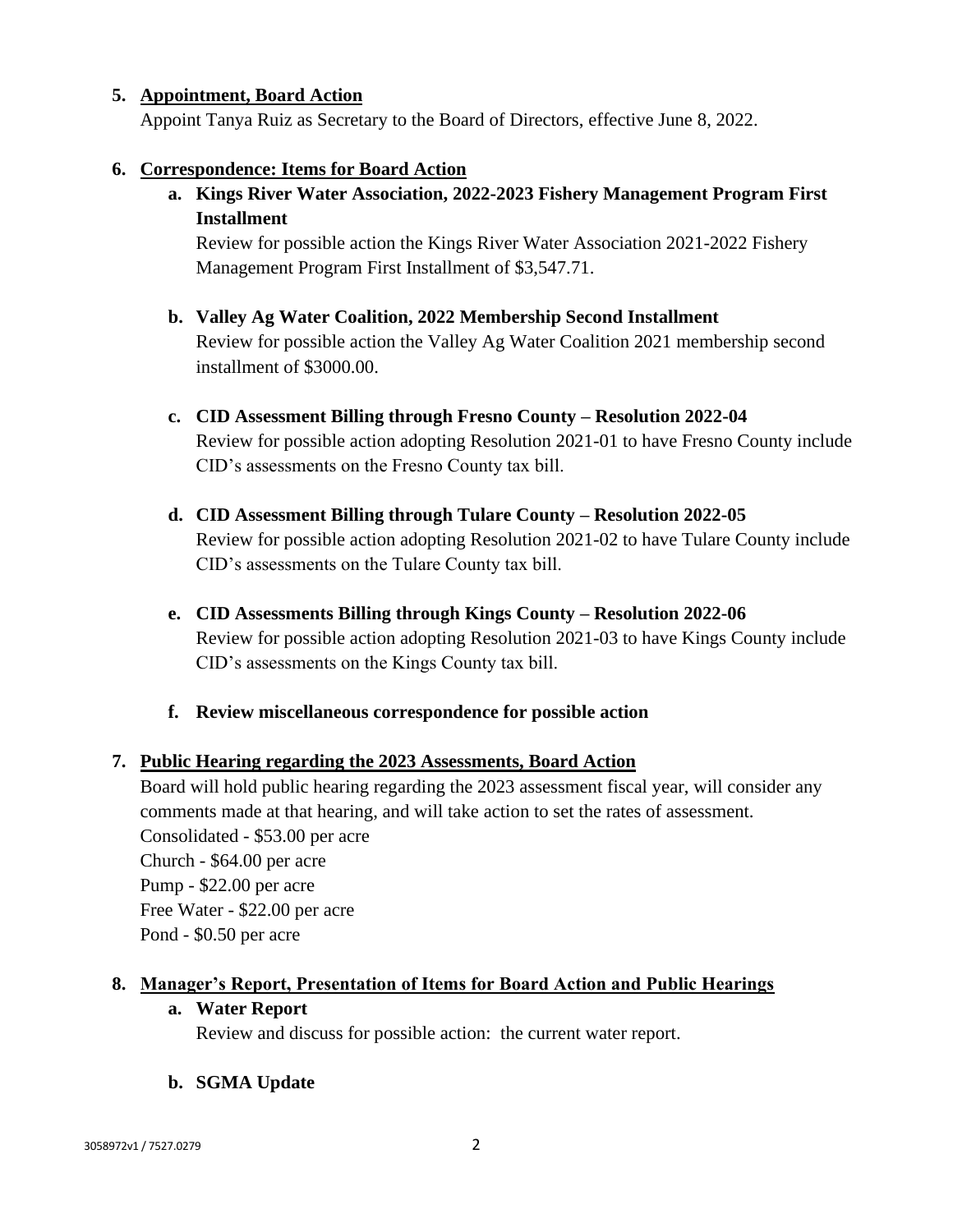Receive update on implementation of the Sustainable Groundwater Management Act and provide directions to staff.

## **c. Report of Land Acquisition Effort**

Receive update and discuss for possible action regarding land acquisition.

## **d. Projects Update**

Receive update and discuss for possible action: the status of current projects.

## **9. Board Reports**

Receive reports from individual Board members.

## **10. Closed Session Pursuant to Government Code Section 54956.9(d)(1) – Conference with Legal Counsel**

Closed session conference with legal counsel pursuant to Government Code Section 54956.9(d)(1) related to existing litigation:

- *James Irrigation District v. KRWA, et al.* (Fresno County Case number 19CECG00769).
- *State Water Resources Control Board, Division of Water Rights, KRWA Petition for Change Re License No. 11521.*
- *State Water Resources Control Board, Petitions to Revoke or Revise the Declaration of Fully Appropriated Stream Systems with respect to the Kings River System.*
- *State Water Resources Control Board, Semitropic Improvement District of Semitropic Water Storage District v. kings River Water Association et. al; Complaint in Support of Petition to Revise and/or Revoke Declaration of Fully Appropriated Stream System for the Kings River.*

# **11. Closed Session Pursuant to Government Code Section 54956.9(d)(2) – Conference with Legal Counsel**

Conference with legal counsel related to significant exposure to and/or anticipated litigation pursuant to paragraph (2) of subdivision (d) of Government Code Section 54956.9: (2 cases)

# **12. Closed Session Pursuant to Government Code Section 54956.8 – Conference with Real Property Negotiator**

Closed session pursuant to Government Code Section 54956.8 related to real property negotiations.

- Agency Negotiator: Phil Desatoff
- Negotiating Parties: CID
- Receive direction from the Board of Directors regarding negotiating terms and price.

# **13. End of Closed Session – Report from Closed Session**

Disclosure of reportable action, if any, from Closed Session